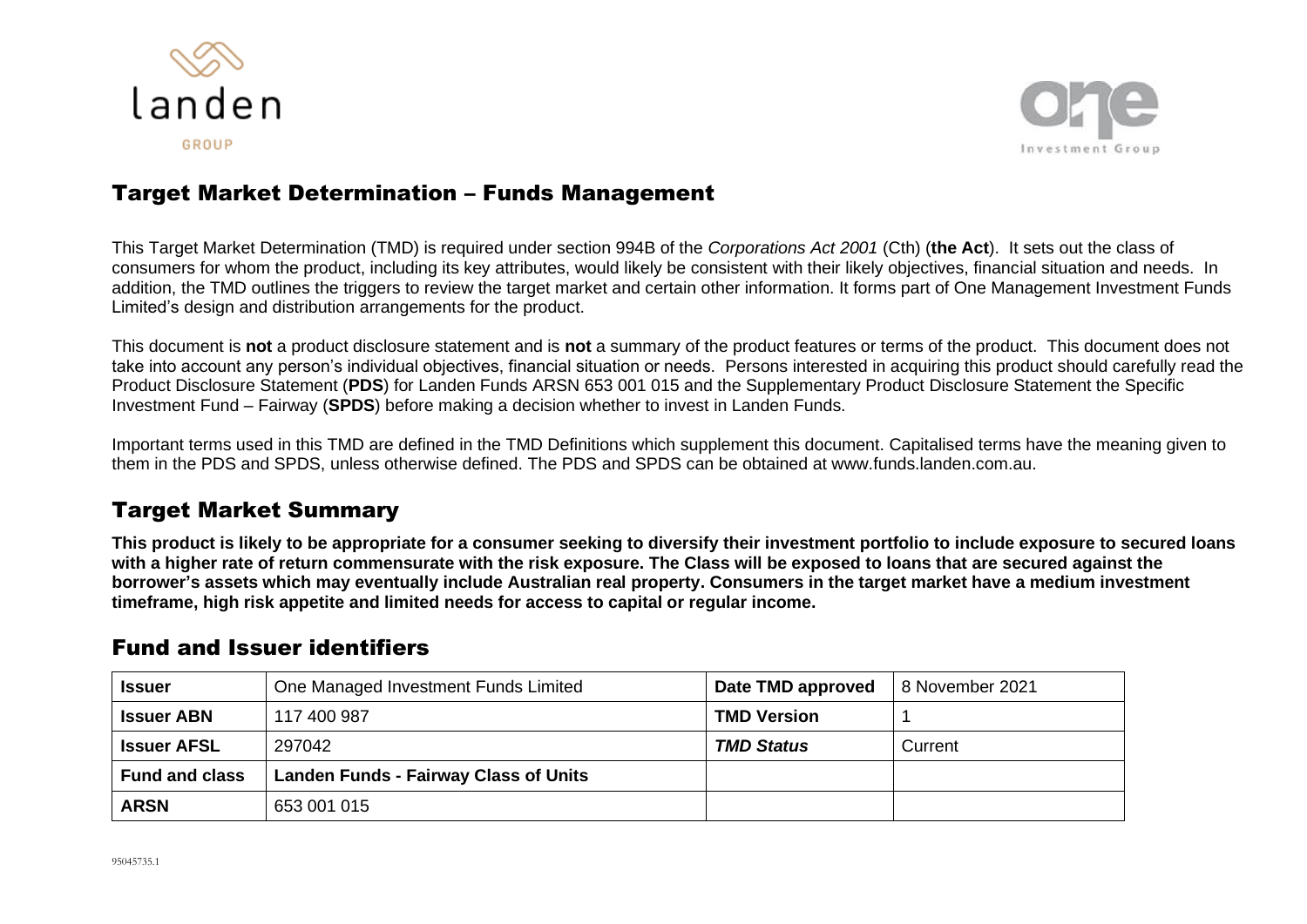# Description of Target Market

### **TMD indicator key**

The Consumer Attributes for which the product is likely to be appropriate have been assessed using a red/amber/green rating methodology with appropriate colour coding:



#### **Instructions**

In the tables below, Column 1, Consumer Attributes, indicates a description of the likely objectives, financial situation and needs of the class of consumers that are considering this product. Column 2, TMD indicator, indicates whether a consumer meeting the attribute in column 1 is likely to be in the target market for this product.

Generally, a consumer is unlikely to be in the target market for the product if:

- **one or more** of their Consumer Attributes correspond to a **red** rating, or
- **three or more** of their Consumer Attributes correspond to an **amber** rating.

### **Investment products and diversification**

A consumer (or class of consumer) may intend to hold a product as part of a diversified portfolio (typically with an intended product use of *satellite/small allocation* or *core component*). In such circumstances, the product should be assessed against the consumer's attributes for the relevant portion of the portfolio, rather than the consumer's portfolio as a whole. For example, a consumer may seek to construct a conservative portfolio with a satellite/small allocation to growth assets. In this case, it may be likely that a product with a *High* or *Very High* risk/return profile is consistent with the consumer's objectives for that allocation notwithstanding that the risk/return profile of the consumer as a whole is *Low* or *Medium*. In making this assessment, distributors should consider all features of a product (including its key attributes).

| <b>Consumer Attributes</b>             | <b>TMD Indicator</b>                    | Product description including key attributes                                                                                                                                                                                                                                                                                                                                                                                                                                                                                                                                                                                                                                                                                                                                              |
|----------------------------------------|-----------------------------------------|-------------------------------------------------------------------------------------------------------------------------------------------------------------------------------------------------------------------------------------------------------------------------------------------------------------------------------------------------------------------------------------------------------------------------------------------------------------------------------------------------------------------------------------------------------------------------------------------------------------------------------------------------------------------------------------------------------------------------------------------------------------------------------------------|
| <b>Consumer's investment objective</b> |                                         |                                                                                                                                                                                                                                                                                                                                                                                                                                                                                                                                                                                                                                                                                                                                                                                           |
| <b>Capital Growth</b>                  | Not considered in<br>target market      | The Fairway Class of Units invests in a Specific Investment Fund which will advance<br>secured loans for a fixed term to a borrower related to the Investment Manager. The<br>borrower will provide security for the loan expected to be sufficient to preserve<br>investors capital, however there is a risk that in the event of a borrower default, the<br>amount realised on the enforcement of the security will be insufficient to return all of<br>investors' capital. Distributions are not expected to be paid regularly and the first<br>distribution is expected to be paid 11 months after date of the initial drawdown date.<br>An investment in the Fairway Class of Units is not capital guaranteed, as is the case<br>for most investments in managed investment schemes. |
| <b>Capital Preservation</b>            | In target market                        |                                                                                                                                                                                                                                                                                                                                                                                                                                                                                                                                                                                                                                                                                                                                                                                           |
| <b>Capital Guaranteed</b>              | Not considered in<br>target market      |                                                                                                                                                                                                                                                                                                                                                                                                                                                                                                                                                                                                                                                                                                                                                                                           |
| Income Distribution                    | <b>Potentially in target</b><br>market. |                                                                                                                                                                                                                                                                                                                                                                                                                                                                                                                                                                                                                                                                                                                                                                                           |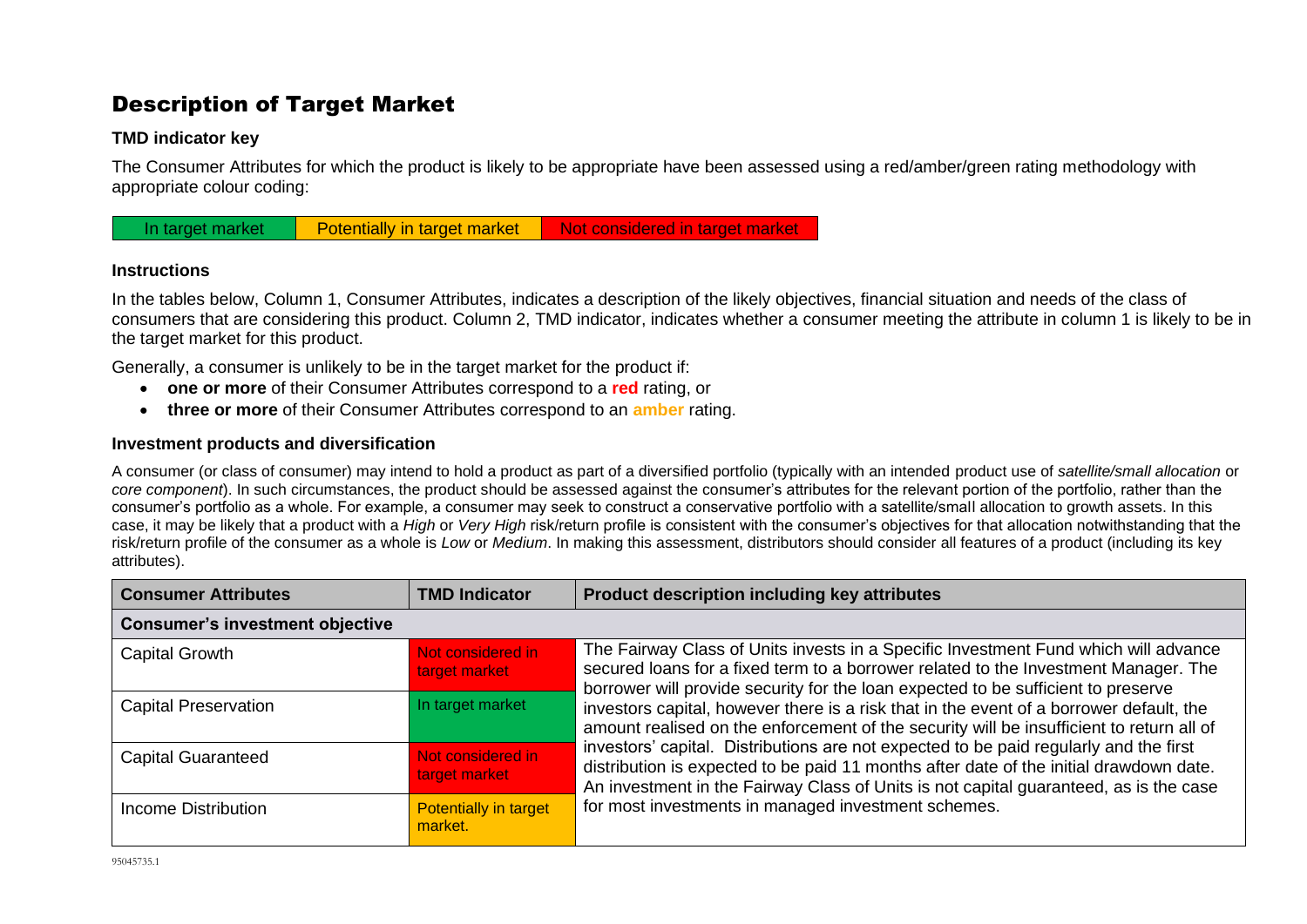| <b>Consumer Attributes</b>                                | <b>TMD Indicator</b>                    | Product description including key attributes                                                                                                                                                                                                                                                                                                                                                                                                                                                                                                                                                                                                                                                                                                  |  |
|-----------------------------------------------------------|-----------------------------------------|-----------------------------------------------------------------------------------------------------------------------------------------------------------------------------------------------------------------------------------------------------------------------------------------------------------------------------------------------------------------------------------------------------------------------------------------------------------------------------------------------------------------------------------------------------------------------------------------------------------------------------------------------------------------------------------------------------------------------------------------------|--|
| Consumer's intended product use (% of Investable Assets)  |                                         |                                                                                                                                                                                                                                                                                                                                                                                                                                                                                                                                                                                                                                                                                                                                               |  |
| Solution/Standalone (75-100%)                             | Not considered in<br>target market      | The Fairway Class of Units invests in one Specific Investment Fund that has made a<br>loan to one borrower developing one Australian property. We consider an investment                                                                                                                                                                                                                                                                                                                                                                                                                                                                                                                                                                      |  |
| Core Component (25-75%)                                   | Not considered in<br>target market      | in the Fairway Class of Units is most likely suitable for investors seeking a<br>satellite/small (<25%) allocation.                                                                                                                                                                                                                                                                                                                                                                                                                                                                                                                                                                                                                           |  |
| Satellite/small allocation (<25%)                         | In target market                        | Although the Fund has a single asset class, over time it is expected to offer different<br>classes of units which will invest in separate Specific Investment Funds with exposure<br>to different types of loans and security. Each Specific Investment Fund is referrable to<br>one class of units and is not considered a diversified investment. Investors will,<br>however, be able to diversify their secured loan investment allocation by selecting<br>exposure to a number of different types of loans available through different classes of<br>units on offer by the Fund and accordingly investment in the Fund as a whole may be<br>suitable for investors allocating a core component, up to 50%, of their investible<br>assets. |  |
| <b>Consumer's investment timeframe</b>                    |                                         |                                                                                                                                                                                                                                                                                                                                                                                                                                                                                                                                                                                                                                                                                                                                               |  |
| Short ( $\leq$ 2 years)                                   | <b>Potentially in target</b><br>market. | The Fairway Class of Units invests in one Specific Investment Fund that has made a<br>fixed term loan of 2 years to the Borrower. The loan may be extended in certain limited                                                                                                                                                                                                                                                                                                                                                                                                                                                                                                                                                                 |  |
| Medium (> 2 years)                                        | In target market                        | circumstances. If there is a default, the loan will not be repaid until the security is<br>enforced and the assets realised. An investment in the Fairway Class of Units is                                                                                                                                                                                                                                                                                                                                                                                                                                                                                                                                                                   |  |
| Long $(> 5$ years)                                        | Not considered in<br>target market      | illiquid and no liquidity event will be available to an investor before the expiry of the<br>loan or enforcement of the security (if applicable).                                                                                                                                                                                                                                                                                                                                                                                                                                                                                                                                                                                             |  |
| Consumer's Risk (ability to bear loss) and Return profile |                                         |                                                                                                                                                                                                                                                                                                                                                                                                                                                                                                                                                                                                                                                                                                                                               |  |
| Low                                                       | Not considered in<br>target market      | The Fairway Class of Units invests in one Specific Investment Fund that has made a<br>loan to a borrower where initially the security will be the borrower's corporate assets                                                                                                                                                                                                                                                                                                                                                                                                                                                                                                                                                                 |  |
| Medium                                                    | Not considered in<br>target market      | until it can acquire title to the development land. The loan to value ratio will be 80% of<br>the as if complete value of the land. There is a risk of a default by the borrower and if                                                                                                                                                                                                                                                                                                                                                                                                                                                                                                                                                       |  |
| High                                                      | Not considered in<br>target market      | the proceeds realised from the security is insufficient at the time it is enforced, there is<br>a risk that investors will suffer a loss.                                                                                                                                                                                                                                                                                                                                                                                                                                                                                                                                                                                                     |  |
| Very High                                                 | In target market                        |                                                                                                                                                                                                                                                                                                                                                                                                                                                                                                                                                                                                                                                                                                                                               |  |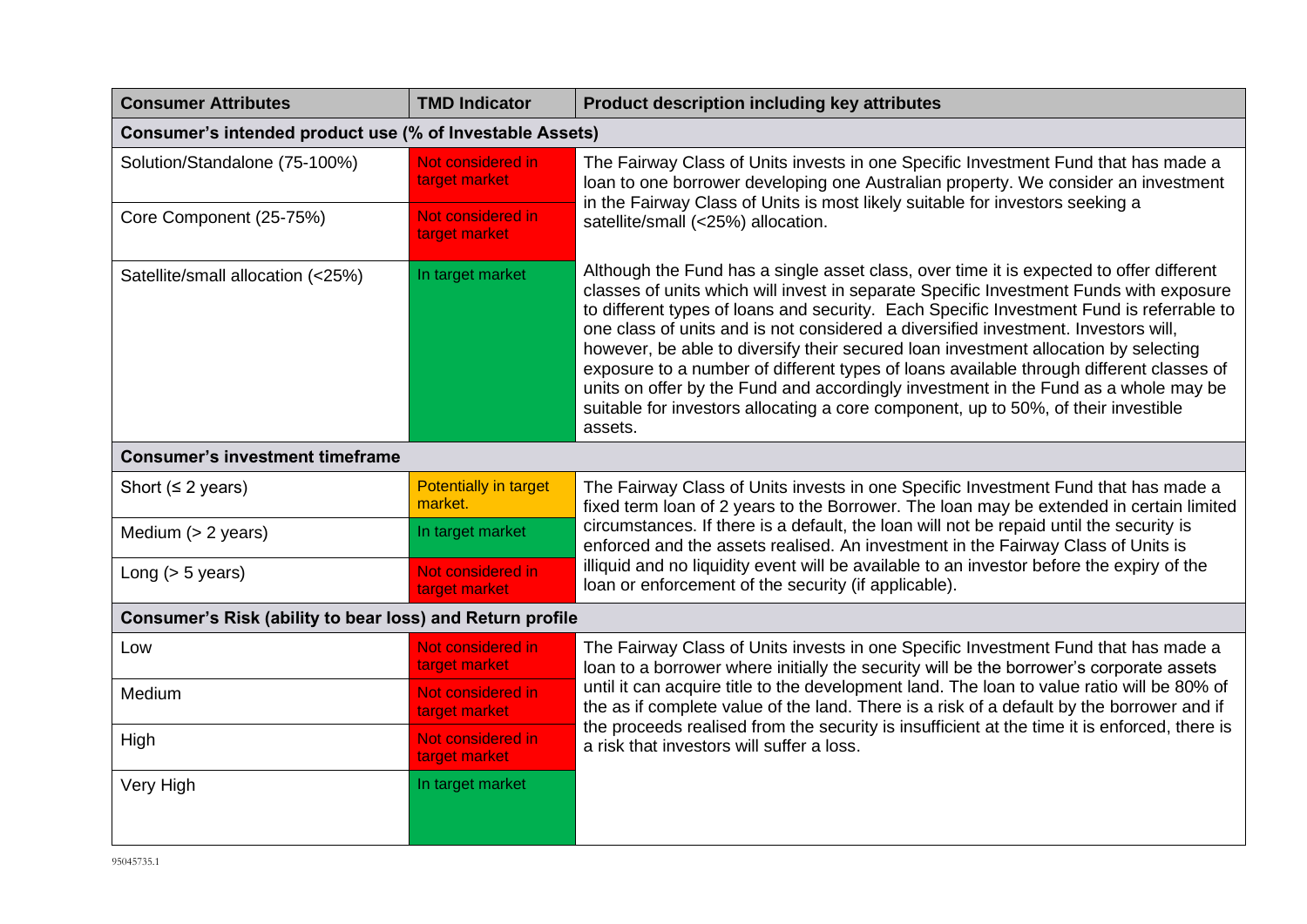| <b>Consumer Attributes</b> | <b>TMD Indicator</b>               | <b>Product description including key attributes</b>                                                                                                                                                                                                                                                                                                                                                                                                                                 |  |
|----------------------------|------------------------------------|-------------------------------------------------------------------------------------------------------------------------------------------------------------------------------------------------------------------------------------------------------------------------------------------------------------------------------------------------------------------------------------------------------------------------------------------------------------------------------------|--|
|                            | Consumer's need to withdraw money  |                                                                                                                                                                                                                                                                                                                                                                                                                                                                                     |  |
| Daily                      | Not considered in<br>target market | The Fairway Class of Units invests in one Specific Investment Fund that has made a<br>fixed term loan of 2 years to the Borrower. The loan may be extended in certain limited                                                                                                                                                                                                                                                                                                       |  |
| Weekly                     | Not considered in<br>target market | circumstances. If there is a default, the loan will not be repaid until the security is<br>enforced and the assets realised. An investment in the Fairway Class of Units is<br>illiquid and no liquidity event will be available to an investor before the expiry of the<br>loan or enforcement of the security (if applicable).<br>We also note that whilst investors can transfer their units, there is no readily available<br>secondary market to facilitate the sale of units. |  |
| Monthly                    | Not considered in<br>target market |                                                                                                                                                                                                                                                                                                                                                                                                                                                                                     |  |
| Quarterly                  | Not considered in<br>target market |                                                                                                                                                                                                                                                                                                                                                                                                                                                                                     |  |
| Annually or longer         | In target market                   |                                                                                                                                                                                                                                                                                                                                                                                                                                                                                     |  |

### **Appropriateness**

The Issuer has assessed the product and formed the view that the product, including its key attributes, is likely to be consistent with the likely objectives, financial situation and needs of consumers in the target market as described above, as the features of this product in Column 3 of the table above are likely to be suitable for consumers with the attributes identified with a green TMD Indicator in Column 2.

### **Distribution conditions/restrictions**

This part is required under section 994B(5)(c) of the Act.

| <b>Distribution Condition</b>                                                                                                       | <b>Distribution Condition Rationale</b>                                                                                                                                        |
|-------------------------------------------------------------------------------------------------------------------------------------|--------------------------------------------------------------------------------------------------------------------------------------------------------------------------------|
| There are no distribution conditions for investors who have received personal<br>financial product advice or are wholesale clients. | Not applicable.                                                                                                                                                                |
| The application form for the Fairway Class of Units will include filtering questions                                                | It is not expected that an investment in the Fairway Class of<br>Units will cause any significant harm to investors but filtering<br>questions will assist in monitoring this. |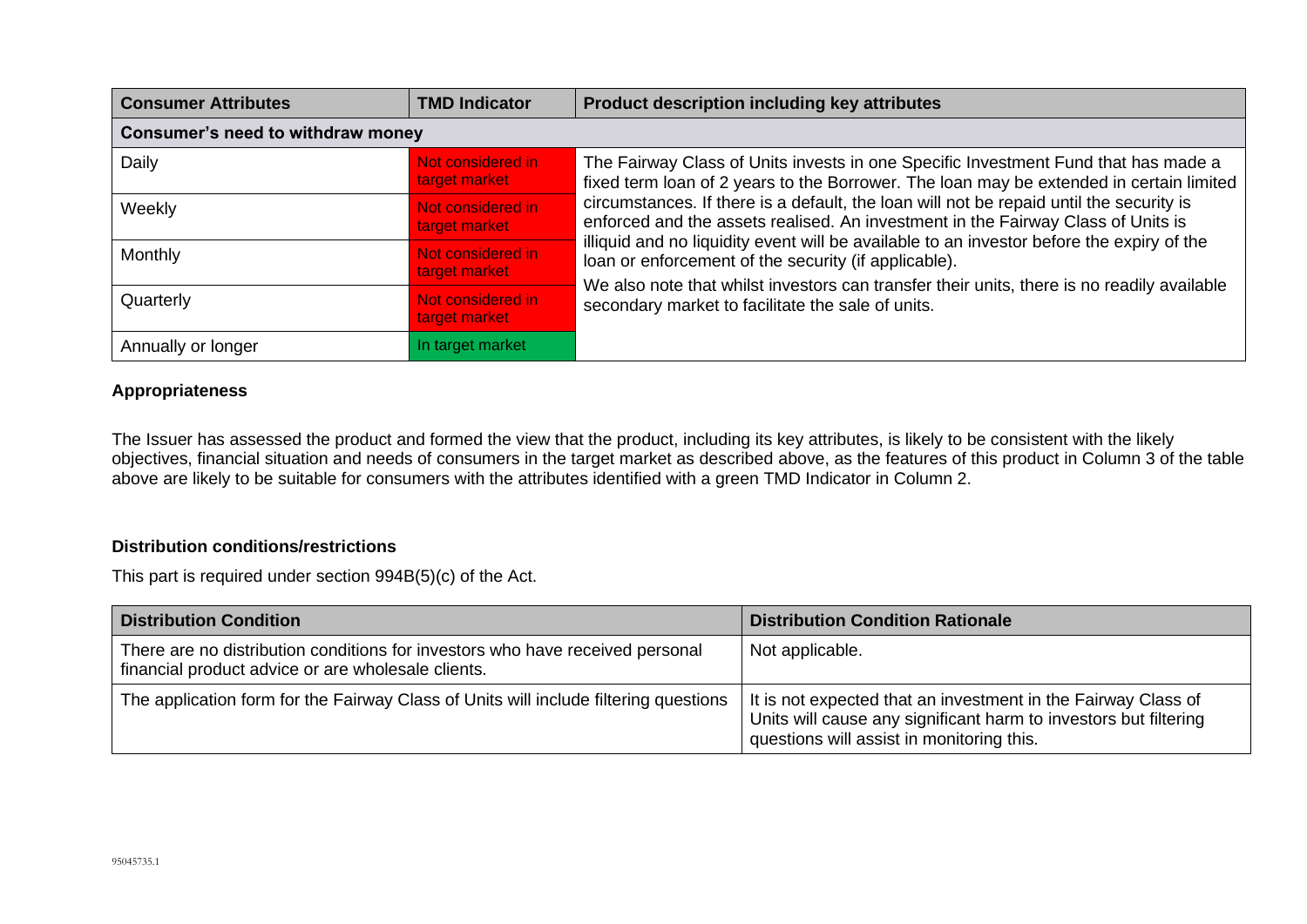## **Review triggers**

This part is required under section 994B(5)(d) of the Act.

Material change to key attributes, fund investment objective and/or fees.

Material deviation from benchmark / objective over sustained period.

Key attributes have not performed as disclosed by a material degree and for a material period.

Determination by the issuer of an ASIC reportable Significant Dealing.

Material or unexpectedly high number of complaints (as defined in section 994A(1) of the Act) about the product or distribution of the product.

The use of Product Intervention Powers, regulator orders or directions that affects the product.

| Mandatory review periods                                           |                                  |  |
|--------------------------------------------------------------------|----------------------------------|--|
| This part is required under section 994B(5)(e) and (f) of the Act. |                                  |  |
| <b>Review period</b>                                               | <b>Maximum period for review</b> |  |
| Initial review                                                     | vear                             |  |
| Subsequent review                                                  | year and 11 months               |  |

| <b>Distributor reporting requirements</b><br>This part is required under section $994B(5)(g)$ and (h) of the Act.                                                                                                                |                                                                                                                             |                                                   |  |
|----------------------------------------------------------------------------------------------------------------------------------------------------------------------------------------------------------------------------------|-----------------------------------------------------------------------------------------------------------------------------|---------------------------------------------------|--|
| <b>Reporting requirement</b>                                                                                                                                                                                                     | <b>Reporting period</b>                                                                                                     | Which distributors this<br>requirement applies to |  |
| Complaints (as defined in section 994A(1) of the Act)<br>relating to the product design, product availability and<br>distribution. The distributor should provide all the content of<br>the complaint, having regard to privacy. | Within 10 business days following end of calendar<br>quarter.                                                               | All distributors                                  |  |
| Significant dealing outside of target market, under s994F(6)<br>of the Act.<br>See Definitions for further detail.                                                                                                               | As soon as practicable but no later than 10 business<br>days after distributor becomes aware of the significant<br>dealing. | All distributors                                  |  |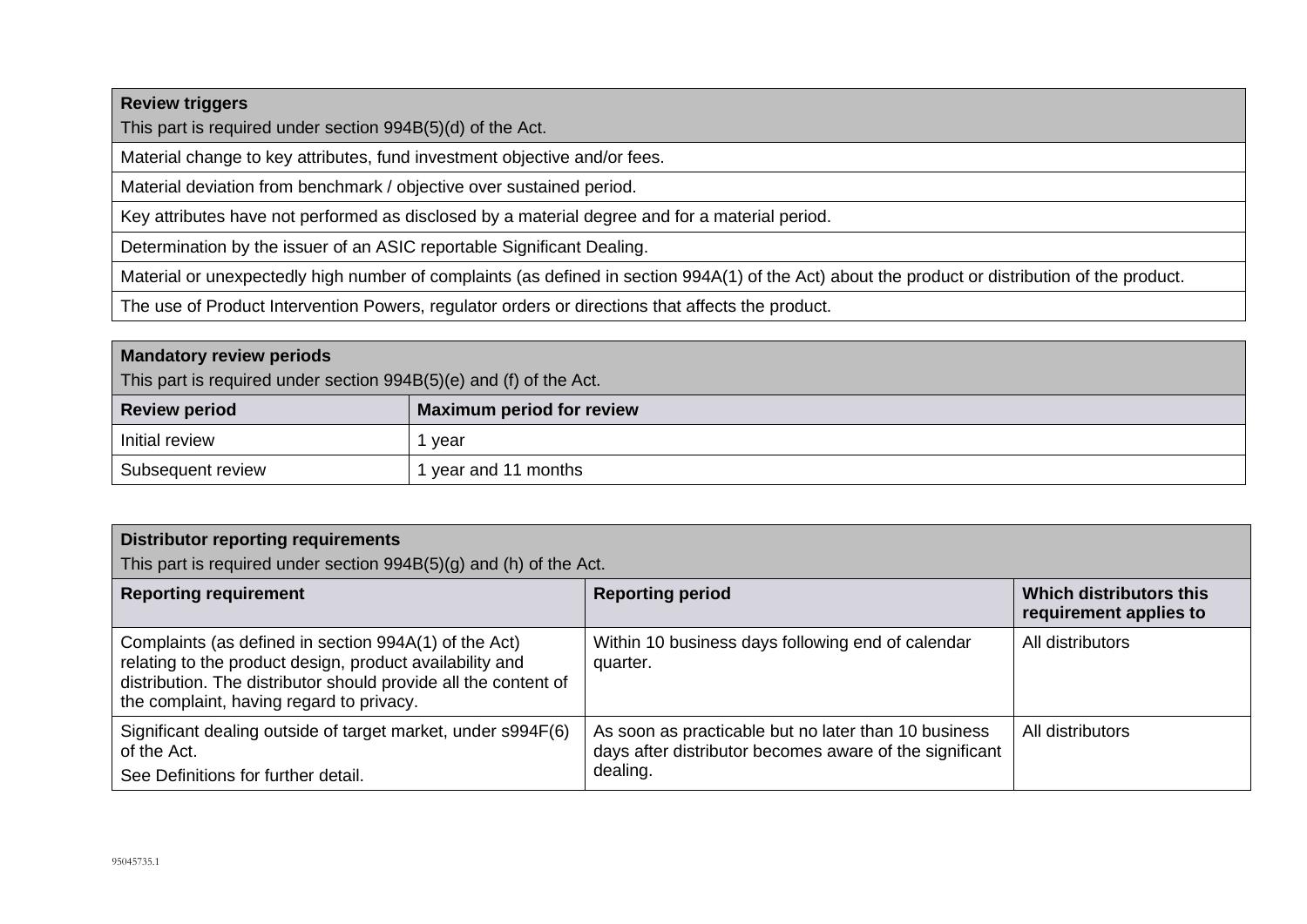| To the extent a distributor is aware, dealings outside the    | Within 10 business days following end of calendar | All distributors |
|---------------------------------------------------------------|---------------------------------------------------|------------------|
| target market, including reason why acquisition is outside of | quarter.                                          |                  |
| I target market, and whether acquisition occurred under       |                                                   |                  |
| personal advice.                                              |                                                   |                  |

Contact details relating to this TMD can be found at [www.funds.landen.com.](http://www.funds.landen.com/)

## **Definitions**

| <b>Term</b>                                              | <b>Definition</b>                                                                                                                                                                                                                                                                                                                        |  |
|----------------------------------------------------------|------------------------------------------------------------------------------------------------------------------------------------------------------------------------------------------------------------------------------------------------------------------------------------------------------------------------------------------|--|
| <b>Consumer's investment objective</b>                   |                                                                                                                                                                                                                                                                                                                                          |  |
| Capital Growth                                           | The consumer seeks to invest in a product designed to generate capital return. The consumer prefers<br>exposure to growth assets (such as shares or property) or otherwise seeks an investment return above the<br>current inflation rate.                                                                                               |  |
| <b>Capital Preservation</b>                              | The consumer seeks to invest in a product to reduce volatility and minimise loss in a market down-turn. The<br>consumer prefers exposure to defensive assets (such as cash or fixed income securities) that are generally<br>lower in risk and less volatile than growth investments.                                                    |  |
| <b>Capital Guaranteed</b>                                | The consumer seeks a guarantee or protection against capital loss whilst still seeking the potential for capital<br>growth (typically gained through a derivative arrangement). The consumer would likely understand the<br>complexities, conditions and risks that are associated with such products.                                   |  |
| Income Distribution                                      | The consumer seeks to invest in a product designed to distribute regular and/or tax-effective income. The<br>consumer prefers exposure to income-generating assets (typically, high dividend-yielding equities, fixed<br>income securities and money market instruments).                                                                |  |
| Consumer's intended product use (% of Investable Assets) |                                                                                                                                                                                                                                                                                                                                          |  |
| Solution/Standalone (75-100%)                            | The consumer intends to hold the investment as either a part or the majority (up to 100%) of their total<br>investable assets (see definition below). The consumer typically prefers exposure to a product with at least<br>High portfolio diversification (see definitions below).                                                      |  |
| Core Component (25-75%)                                  | The consumer intends to hold the investment as a major component, up to 75%, of their total <i>investable assets</i><br>(see definition below). The consumer typically prefers exposure to a product with at least Medium <i>portfolio</i><br>diversification (see definitions below).                                                   |  |
| Satellite (<25%)                                         | The consumer intends to hold the investment as a smaller part of their total portfolio, as an indication it would<br>be suitable for up to 25% of the total investable assets (see definition below). The consumer is likely to be<br>comfortable with exposure to a product with Low portfolio diversification (see definitions below). |  |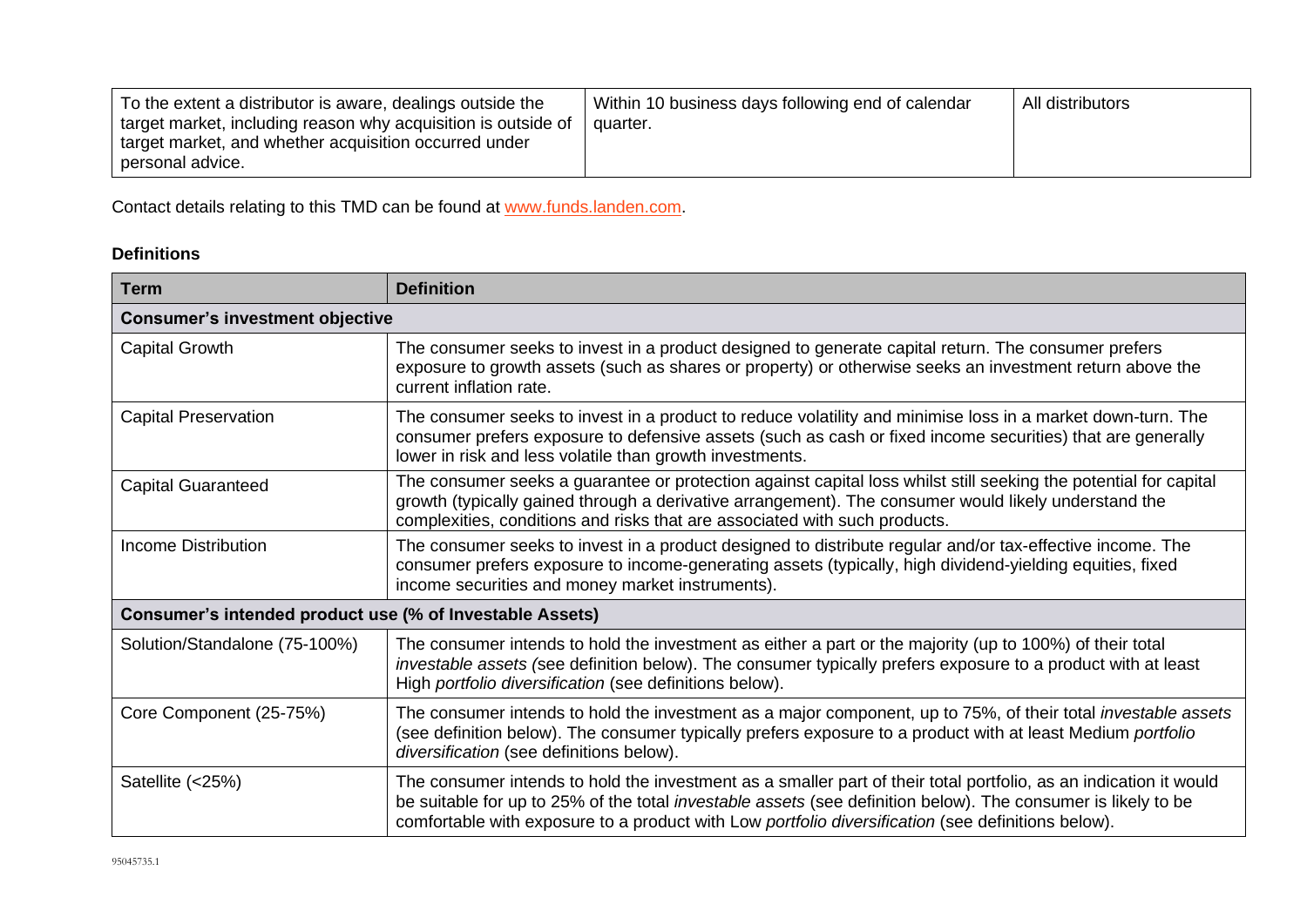| <b>Term</b>                                                      | <b>Definition</b>                                                                                                                                                                                                                                                                |
|------------------------------------------------------------------|----------------------------------------------------------------------------------------------------------------------------------------------------------------------------------------------------------------------------------------------------------------------------------|
| <b>Investable Assets</b>                                         | Those assets that the investor has available for investment, excluding the residential home.                                                                                                                                                                                     |
|                                                                  | Portfolio diversification (for completing the key product attribute section of consumer's intended product use)                                                                                                                                                                  |
| Low                                                              | Single asset class, single country, low or moderate holdings of securities - e.g. high conviction Aussie equities.                                                                                                                                                               |
| Medium                                                           | 1-2 asset classes, single country, broad exposure within asset class, e.g. Aussie equities "All Ords".                                                                                                                                                                           |
| High                                                             | Highly diversified across either asset classes, countries or investment managers, e.g. Australian multi-manager<br>balanced fund or global multi-asset product (or global equities).                                                                                             |
| <b>Consumer's intended investment timeframe</b>                  |                                                                                                                                                                                                                                                                                  |
| Short ( $\leq$ 2 years)                                          | The consumer has a short investment timeframe and may wish to redeem within two years.                                                                                                                                                                                           |
| Medium $(> 2$ years)                                             | The consumer has a medium investment timeframe and is unlikely to redeem within two years.                                                                                                                                                                                       |
| Long $(> 5$ years)                                               | The consumer has a long investment timeframe and is unlikely to redeem within five years.                                                                                                                                                                                        |
| <b>Consumer's Risk (ability to bear loss) and Return profile</b> |                                                                                                                                                                                                                                                                                  |
|                                                                  | A consumer's desired product return profile would generally take into account the impact of fees, costs and taxes.                                                                                                                                                               |
| Low                                                              | The consumer is conservative or low risk in nature, seeks to minimise potential losses (e.g. has the ability to<br>bear up to 1 negative return over a 20 year period (SRM 1 to 2)) and is comfortable with a low target return<br>profile.                                      |
|                                                                  | Consumer typically prefers defensive assets such as cash and fixed income.                                                                                                                                                                                                       |
| Medium                                                           | The consumer is moderate or medium risk in nature, seeking to minimise potential losses (e.g. has the ability to<br>bear up to 4 negative returns over a 20 year period (SRM 3 to 5)) and comfortable with a moderate target<br>return profile.                                  |
|                                                                  | Consumer typically prefers a balance of growth assets such as shares, property and alternative assets and<br>defensive assets such as cash and fixed income.                                                                                                                     |
| High                                                             | The consumer is higher risk in nature and can accept higher potential losses (e.g. has the ability to bear up to 6<br>negative returns over a 20 year period (SRM 6)) in order to target a higher target return profile.                                                         |
|                                                                  | Consumer typically prefers predominantly growth assets such as shares, property and alternative assets with<br>only a smaller or moderate holding in defensive assets such as cash and fixed income.                                                                             |
| Very high                                                        | The consumer has a more aggressive or very high risk appetite, seeks to maximise returns and can accept<br>higher potential losses (e.g. has the ability to bear 6 or more negative returns over a 20 year period (SRM 7)<br>and possibly other risk factors, such as leverage). |
|                                                                  | Consumer typically prefers growth assets such as shares, property and alternative assets.                                                                                                                                                                                        |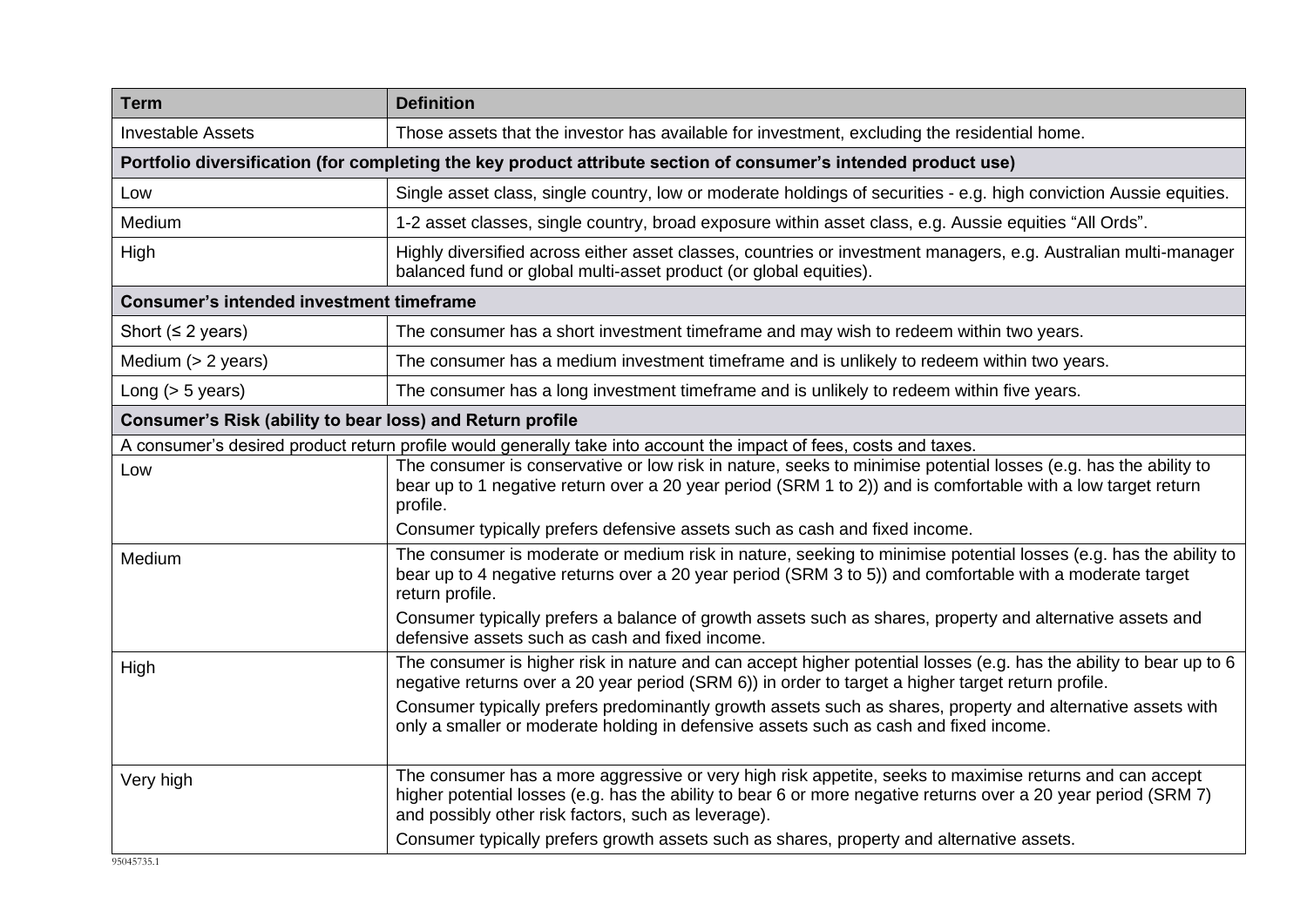| <b>Term</b>                                           | <b>Definition</b>                                                                                                                                                                                                                                                                                                                                                                                                                                              |  |
|-------------------------------------------------------|----------------------------------------------------------------------------------------------------------------------------------------------------------------------------------------------------------------------------------------------------------------------------------------------------------------------------------------------------------------------------------------------------------------------------------------------------------------|--|
| Consumer's need to withdraw money                     |                                                                                                                                                                                                                                                                                                                                                                                                                                                                |  |
| taken into consideration in completing this section.  | Issuers should consider in the first instance the redemption request frequency under ordinary circumstances. However, the redemption request<br>frequency is not the only consideration when determining the ability to meet the investor's requirement to access capital. To the extent that the<br>liquidity of the underlying investments or possible liquidity constraints (e.g. ability to stagger or delay redemptions) could impact this, this is to be |  |
| Daily/Weekly/Monthly/Quarterly/<br>Annually or longer | The consumer seeks to invest in a product which permits redemption requests at this frequency under ordinary<br>circumstances and the issuer is typically able to meet that request within a reasonable period.                                                                                                                                                                                                                                                |  |
| <b>Distributor Reporting</b>                          |                                                                                                                                                                                                                                                                                                                                                                                                                                                                |  |
| Significant dealings                                  | Section 994F(6) of the Act requires distributors to notify the issuer if they become aware of a significant dealing<br>in the product that is not consistent with the TMD. Neither the Act nor ASIC defines when a dealing is<br>'significant' and distributors have discretion to apply its ordinary meaning.                                                                                                                                                 |  |
|                                                       | The issuer will rely on notifications of significant dealings to monitor and review the product, this TMD, and its<br>distribution strategy, and to meet its own obligation to report significant dealings to ASIC.                                                                                                                                                                                                                                            |  |
|                                                       | Dealings outside this TMD may be significant because:                                                                                                                                                                                                                                                                                                                                                                                                          |  |
|                                                       | they represent a material proportion of the overall distribution conduct carried out by the distributor in<br>relation to the product, or                                                                                                                                                                                                                                                                                                                      |  |
|                                                       | they constitute an individual transaction which has resulted in, or will or is likely to result in, significant<br>$\bullet$<br>detriment to the consumer (or class of consumer).                                                                                                                                                                                                                                                                              |  |
|                                                       | In each case, the distributor should have regard to:                                                                                                                                                                                                                                                                                                                                                                                                           |  |
|                                                       | the nature and risk profile of the product (which may be indicated by the product's risk rating or<br>$\bullet$<br>withdrawal timeframes),                                                                                                                                                                                                                                                                                                                     |  |
|                                                       | the actual or potential harm to a consumer (which may be indicated by the value of the consumer's<br>investment, their intended product use or their ability to bear loss), and                                                                                                                                                                                                                                                                                |  |
|                                                       | the nature and extent of the inconsistency of distribution with the TMD (which may be indicated by the<br>$\bullet$<br>number of red or amber ratings attributed to the consumer).                                                                                                                                                                                                                                                                             |  |
|                                                       | Objectively, a distributor may consider a dealing (or group of dealings) outside the TMD to be significant if:                                                                                                                                                                                                                                                                                                                                                 |  |
|                                                       | it constitutes more than half of the distributor's total retail product distribution conduct in relation to the<br>$\bullet$<br>product over the reporting period,                                                                                                                                                                                                                                                                                             |  |
|                                                       | the consumer's intended product use is Solution / Standalone, or<br>$\bullet$<br>the consumer's intended product use is Core component and the consumer's risk (ability to bear loss)<br>and return profile is Low.                                                                                                                                                                                                                                            |  |